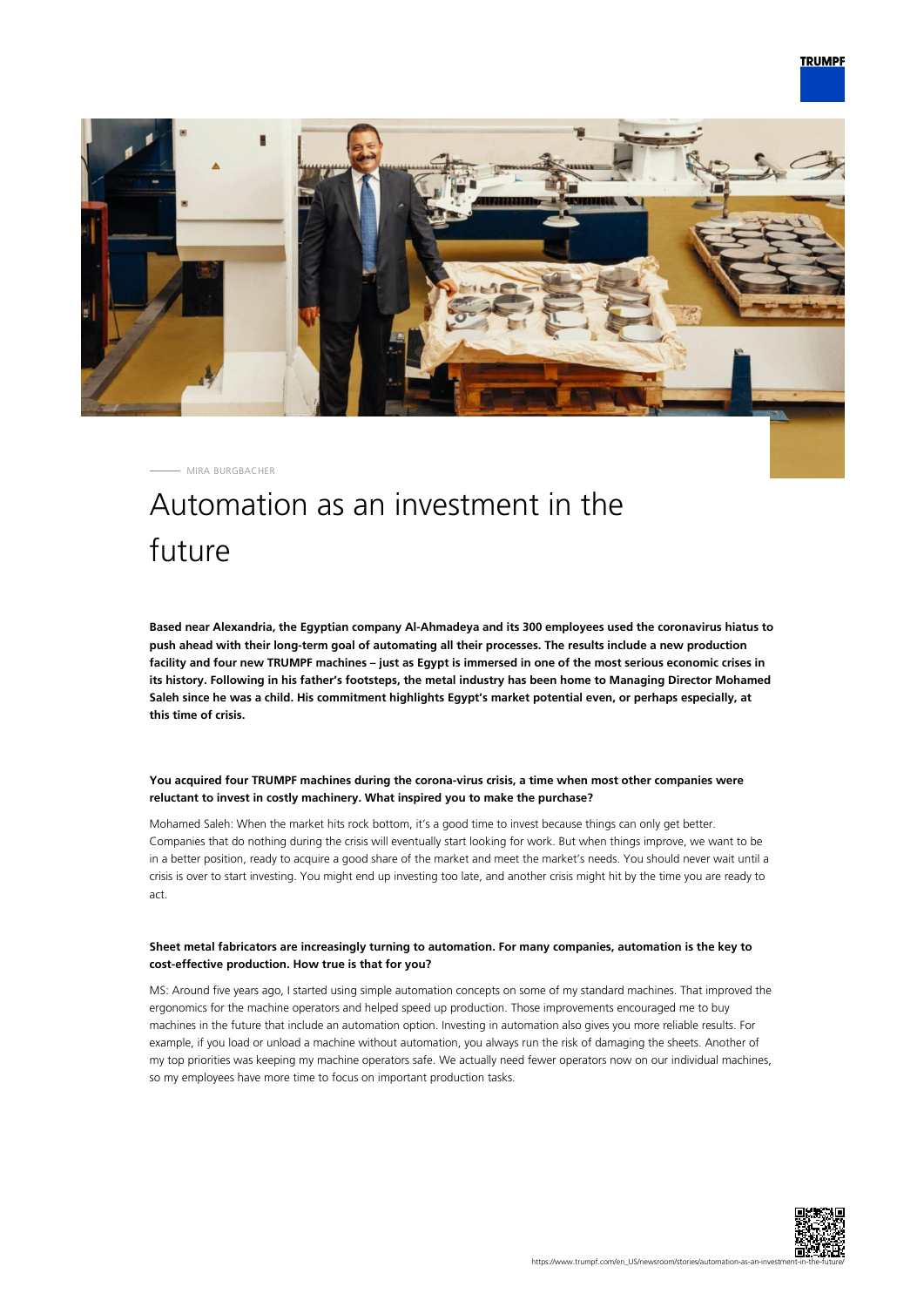

Al-Ahmadeya was founded in 1987. Following in his father's footsteps, Mohamed Saleh has known the industry since he was a child. The company has over 50 years of experience in the metal industry.

© Sayed Abd Algalil

#### **Has your investment also had a measurable effect on indicators such as productivity? Do you have any concrete figures?**

MS: We've obviously seen huge improvements in productivity. Looking back over everything we've produced in the past five years, I would say it has increased by around 300 percent thanks to automation.

#### **What kind of products does your company specialize in?**

MS: Our company specializes in processing and selling sheet metal products. We're well-known for our car trailer parts. We also pro-duce storage tanks and car parts in high volumes.

#### **When people talk about automation in sheet metal processing, their first thought is normally the big players in the US, China and Scandinavia. What is Egypt's position in the international market?**

MS: Egypt occupies a unique location that gives it a major role in the African, Arab and Mediterranean regions. The Suez Canal is an important hub for shipping, and Egypt itself is home to over 100 million people. It's clear from all the ongoing investment programs with international businesses that we are a rapidly growing market. Al-Ahmadeya itself is one of the biggest sheet metal fabricators in Egypt. We've been working in metal forming and trading for many years, and now we're investing in more new technologies than ever.